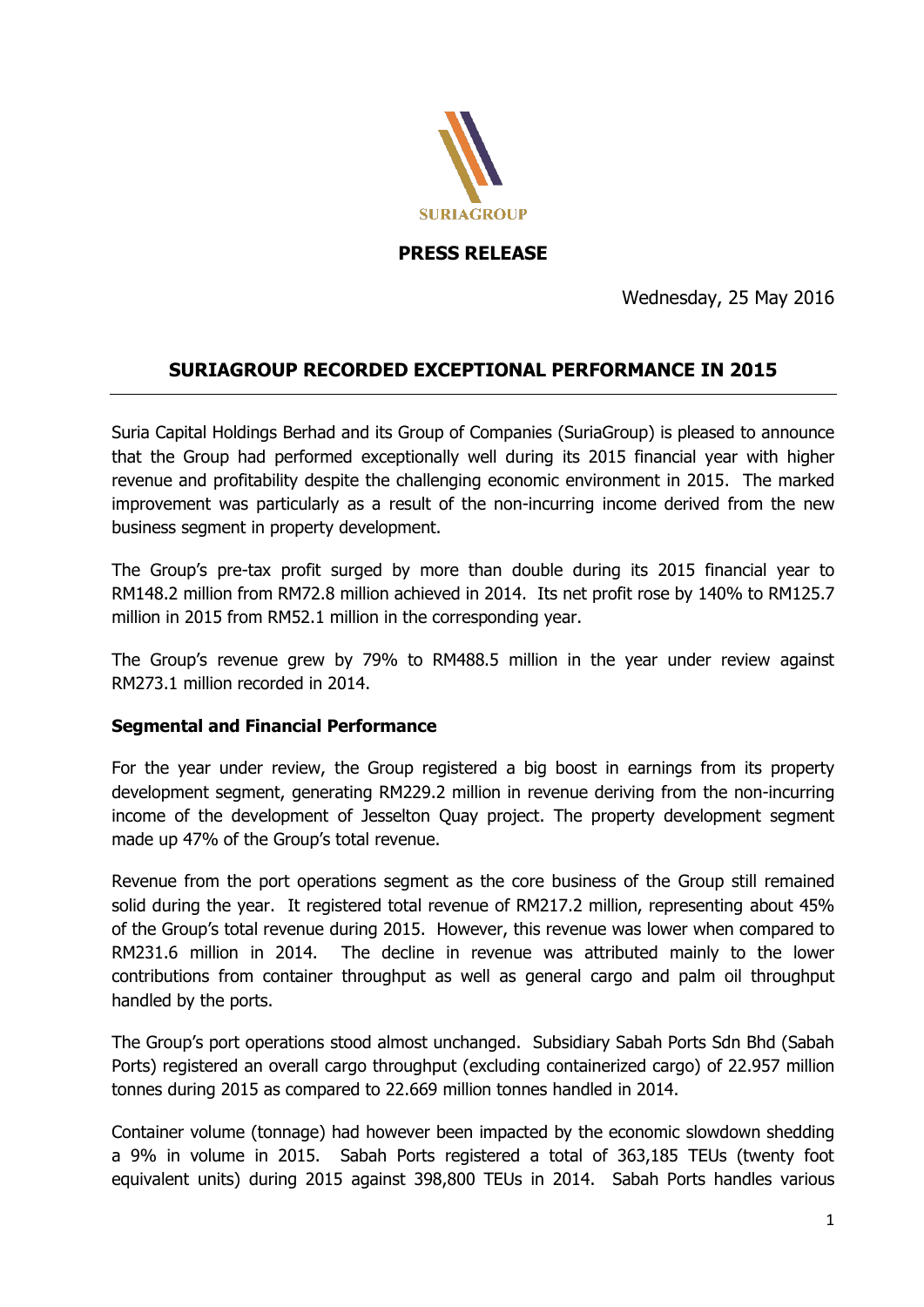types of cargo comprising liquid cargo (Palm Oil and Petroleum), containers, dry bulk (PKE and Fertilizers) and general cargo.

As for the other business segments, they also contributed positively to the Group's performance. Operations in logistics and bunkering and contract & engineering segments showed improvements in revenue in 2015. The logistics and bunkering segment had managed to weather the downturn of oil prices and emerged profitable through the implementation of strategic approaches.

However, contributions from ferry terminal operations in 2015 were adversely affected by a decline in tourist arrivals in Sabah following concerns on security in East coast of the State and the Ranau earthquake that shocked the nation.

The Malaysian economy went through increasing challenges in 2015 arising from low commodity prices, volatility in the financial market and the weak external environment. The economy grew by 5% in 2015, softening from 6% in 2014. Against this economic backdrop, the Group had demonstrated its resilience and maintained years of stability since the privatisation exercise of the port operations. This achievement had strengthened the Group's position in the port operation business cemented its role in facilitating economic activities in Sabah in particular, and the nation in general.

## **Corporate Development**

During 2015, the Group had embarked on major initiatives to strengthen performance and enhance efficiency.

Sabah Ports carried out and completed two minor projects in 2015 to upgrade ports facilities and its efficiency. The completed projects included the extension of existing container yard at Sapangar Bay Container Port and Outward Pipeline Facilities for the tank farm at Sapangar Bay Oil Terminal.

Property development has been earmarked as one of the Group's strategies going forward. The company is hoping to enhance its revenue from property management, consultancy and property management services. Suria Capital had entered into a joint venture agreement with Gabungan AQRS Berhad in 2015 to develop One Jesselton Waterfront within the vicinity of Kota Kinabalu Port. The mixed development will also include serviced suites and apartments, a condo residence as well as car park facilities, and a ferry ticketing office and Suria Capital's corporate headquarters office.

Once completed, both the Jesselton Quay Project and the One Jesselton Waterfront Project are expected to complement developments in the vicinity such as Sabah International Convention Centre and Kota Kinabalu Convention City.

Both Jesselton Quay and One Jesselton Waterfront are set to commence development by year end, pending the subdivision of land title which is expected to be obtained from the local authority in the near term. As of March 2015, Jesselton Waterfront had received a further boost in its progression with the approval of the development plan.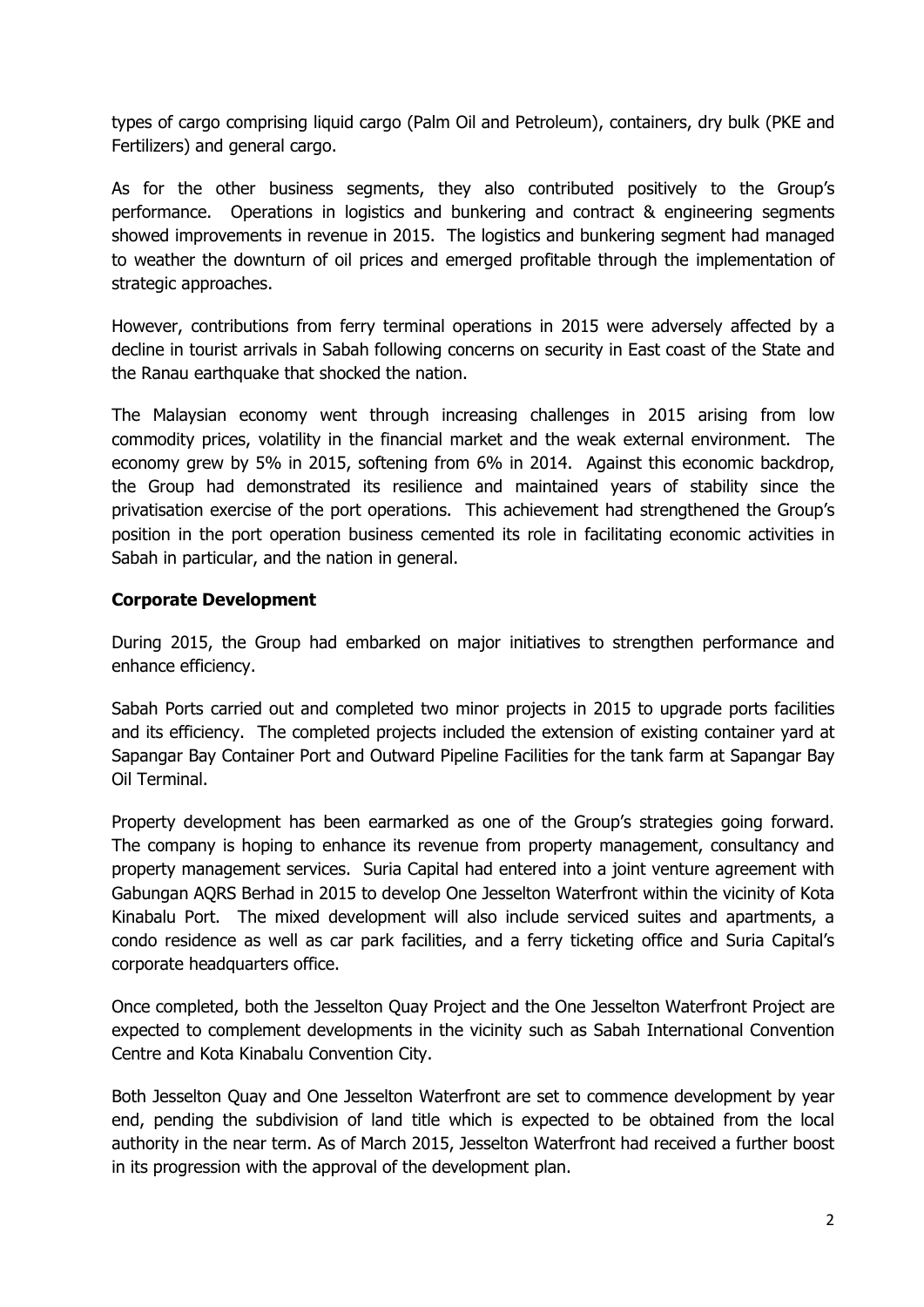Further, the Group is also planning for the proposed development of a dedicated international cruise terminal at the current Kota Kinabalu Port land. The entire waterfront area is poised to become an iconic landscape as the city's premier tourism frontier, catering to both local and foreign patrons.

## **Sapangar Bay Container Port Expansion Plan towards a Transshipment Hub**

We are pleased to inform that the Group will be charting another milestone in its involvement in the port service industry since the port privatisation exercise in 2013. Major port expansion works for Sapangar Bay Container Port will be embarked, with the approval of the Federal Government to turn the Port into a Transshipment Hub under the Sabah Development Corridor initiative.

A fund allocation of RM800 million has been approved by the Federal Government under the First Rolling Plan (2016-2017) of the Eleventh Malaysia Plan. The fund will be channeled through the Sabah Economic Development and Investment Authority ("SEDIA") as the Implementing Agency whereas Sabah Ports Sdn Bhd, being the port operator will be operating the port upon completion. The expansion includes increasing the cargo handling capacity of Sapangar Bay Container Terminal from the current 500,000 TEUs to 1.25 million TEUs by 2026. Construction works for the first stage of the development will commence in early 2017 with expected completion by 2019. The expansion plan will also see the establishment of a Free Zone Area to complement the Port's role as a Transhipment Hub.

The positioning of Sapangar Bay Container Port as the transhipment hub augurs well with the Port's strategic location along the main shipping route of the East Asian sea trade and being at the centre of the BIMP-EAGA region.

Sapangar Bay Container Port has also been identified under the Eleventh Malaysia Plan as a Game Changer project under the National Blue Ocean Strategy to stimulate and drive economic growth within Greater Kota Kinabalu. It is under the purview of the Federal Ministry of Urban Wellbeing, Housing and Local Government as the lead agency. The recognition shows the port's role in the growth of Greater Kota Kinabalu by providing investment and trade opportunities, as well as improving connectivity with rural or suburban areas and the global market.

### **Going Forward**

In anticipating a challenging time in 2016, the Group has placed particular emphasis on optimizing strength and synergy within the Group.

To enhance port operations, the ports will continue to focus not only on providing efficient services but as a one-stop centre that provides integrated services that support its vision of becoming the ports of reference in the BIMP-EAGA region. The initiatives will also provide business prospects to the other sister companies within the Group.